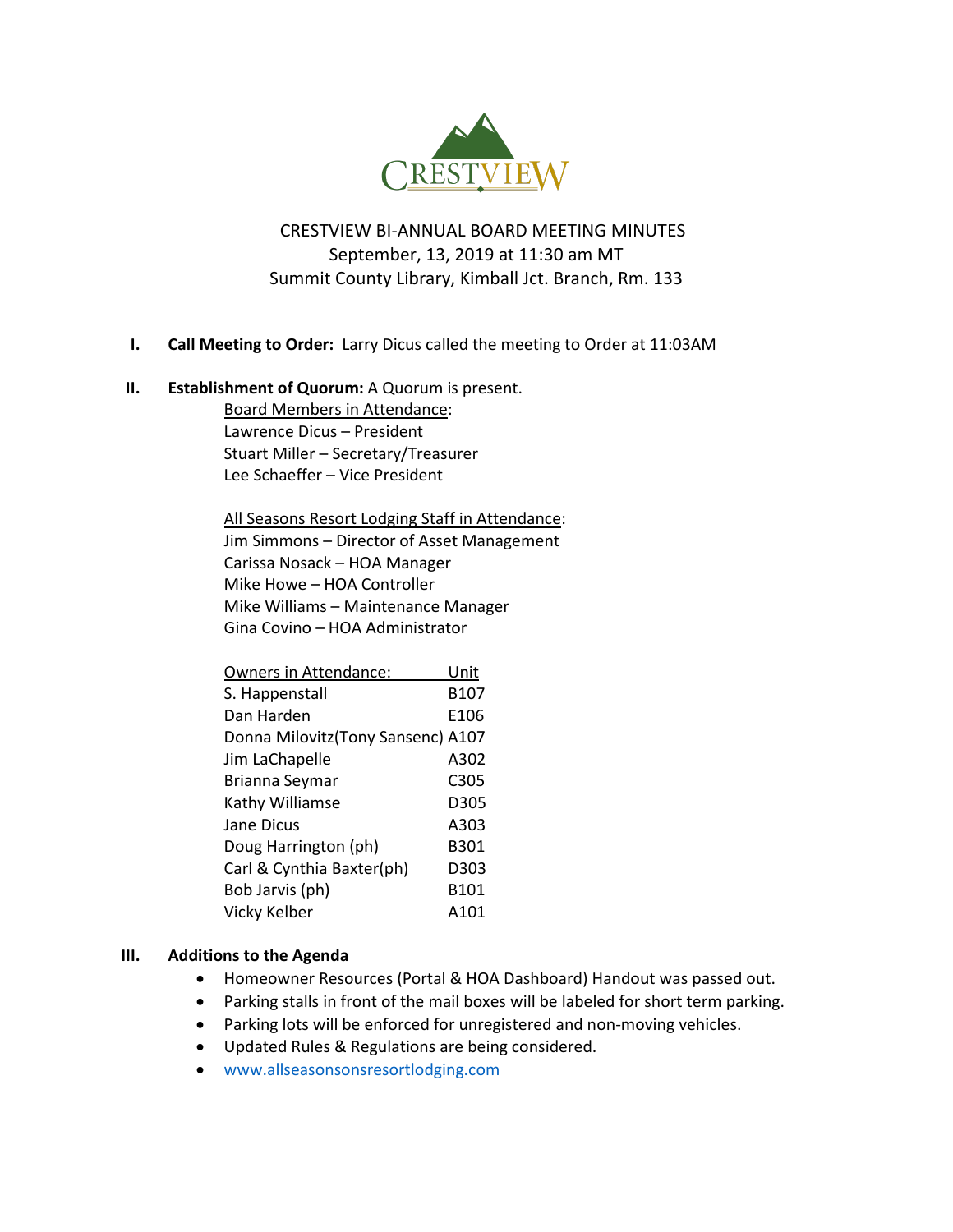This is where CC&R's, Newsletters, Budgets, Meeting Minutes, Maintenance requests can be made, Automatic HOA payments can be set up and pet registration form can be found. If you need help accessing, please contact Gina Covino gcovino@asrlodging.com

#### **IV. Meeting Minutes Approval**

Stuart motioned to Approve, Lee second. Motion passed unanimously.

#### **V. Financial Update**

A. Budget- to- Actual Variance Report: Mike Howe

YTD through July 31, 2019, the Association is  $\sim$ \$27K over budget. Approximately \$15K of that is related to Snow Removal expenses, and the remainder comes from a combination of insurance costs, sewer and water increases, and fire inspection and repairs. If the funds are not made up, it will cut into the Associations Reserve contributions.

Due to the timing of certain expenses during the year, Crestview HOA budgeted a deficit of revenue over expenses of \$9,939 for this reporting period. The Association reports that it ended with a deficit of \$8,897. This is \$1,043 less than the budgeted deficit for the period. Year-to-date, Crestview HOA has a deficit of revenues over expenses in the amount \$45,729 year-to-date, which is primarily related to budget variances in snow removal, electric and sewer.

#### July 2019 Revenues:

The total revenue budgeted for this period is \$54,836, while actual revenue earned is \$54,844.

#### July 2019 Expenses:

Period expenses total \$63,741, approximately 1.60% decrease under budgeted expenses, or a positive variance of approximately \$1,034. Significant variances of specific line item expenses include:

• Building Exterior Repairs Contractor: the \$570 variance was caused by a repair needed for a fire code checklist which was not anticipated.

Discussion of Delinquent Association Owners as of July 31, 2019

• Based upon review of Delinquent Association Owners, there are no delinquent accounts to report

Homeowner questions related to the Budget were addressed:

- Dues were increased in 2019, but prior to that they were not increased for a period of 5 years.
- Reserve funds are evaluated yearly.
- The HOA Board requested quotes for a professional Reserve Study so that Reserve Funding could be better evaluated.
- B. Reserve Study: Motion by Stu to engage Facilities Advisors to complete the Reserve Study, Second by Lee. Motion passed unanimously. Onsite visit will be completed in September.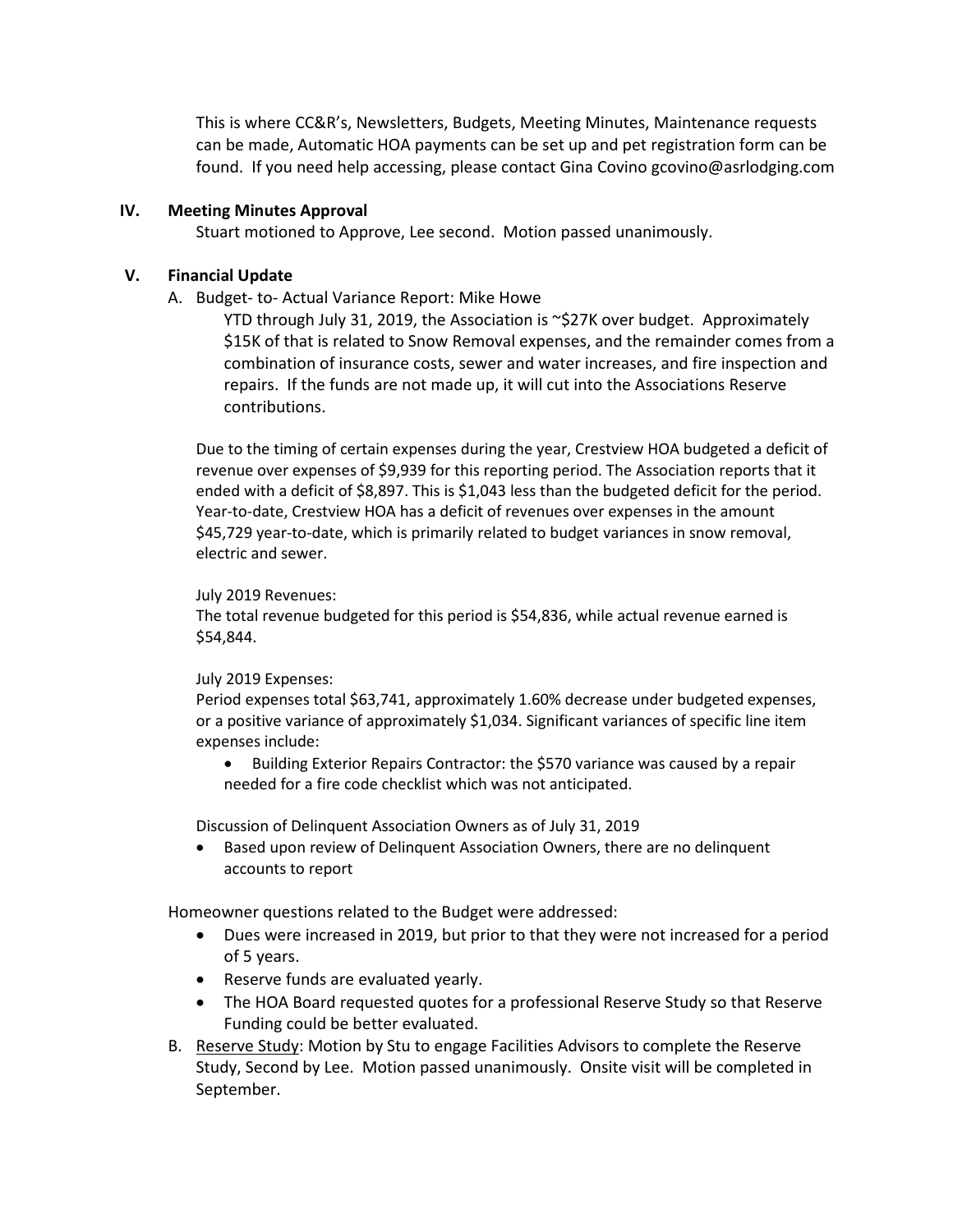C. Insurance Renewal: Policy Renewed September 1, 2019.

A copy is available to owners on the website with coverage amounts. Rates are shopped by a broker. For HOA insurance questions email: mason.allen@americaninsurance.com

# **VI. Maintenance Report**

- Completed
	- o Carport cover damage repaired next to the D building
	- o All roofs inspected and minor repairs done by contractor
	- o Pool deck and retaining wall replaced
	- o New shade covers and BBQ in place for summer
	- o Carpet tiles replaced in all elevators and elevator lobbies
	- o Routine maintenance on grounds and in buildings
	- o Preventative maintenance and coordination with homeowners
	- $\circ$  Emergency lighting updated, ingress and egress on all doors up to date, and barriers in stairwells installed for fire code inspection.
	- o B building and Clubhouse repainted
	- o Replaced pool heater
	- o Report on Helical Piers (they were not needed around the clubhouse)
- In Progress
	- Fall Maintenance schedule
	- $\circ$  Close Pool September 13<sup>th</sup>
	- $\circ$  Turn on heat cable November 29<sup>th</sup>
	- o Blow out sprinklers
	- o Trim trees and bushes
	- o Fertilize again
	- o Complete Fire Inspection
	- o State elevator inspection is the last item
	- o Parking Lot Enforcement for un-registered and non-working vehicles
- Future
	- o Bids to seal and replace stone work and capstones on buildings, particularly on buildings C, D, and E along concrete pathways, where stones are falling off and needs bracing
	- $\circ$  Bids to replace natural timbers that are twisting and causing misalignment of patio doors and windows on deck stacks
	- o Repaint carport covers and garbage sheds
	- $\circ$  One building is painted each year. Next building will be E and balcony area of C by 201 and 301, following this the next year will be D, and then C
	- o Repaint handicap signs and parking strips in D/E parking lots
	- o Replace shingle roof on 1-2 buildings next year
	- o Replacement of concrete pads by back doors of building A & B
	- o Establish a plan to repaint the top rails of balconies yearly

## **VII. Governance**

• Car charging station:

Mike Williams to obtain estimate from electrician to install a charging station. The Board would like to adopt a policy for installation prior to any requests. Unit meters